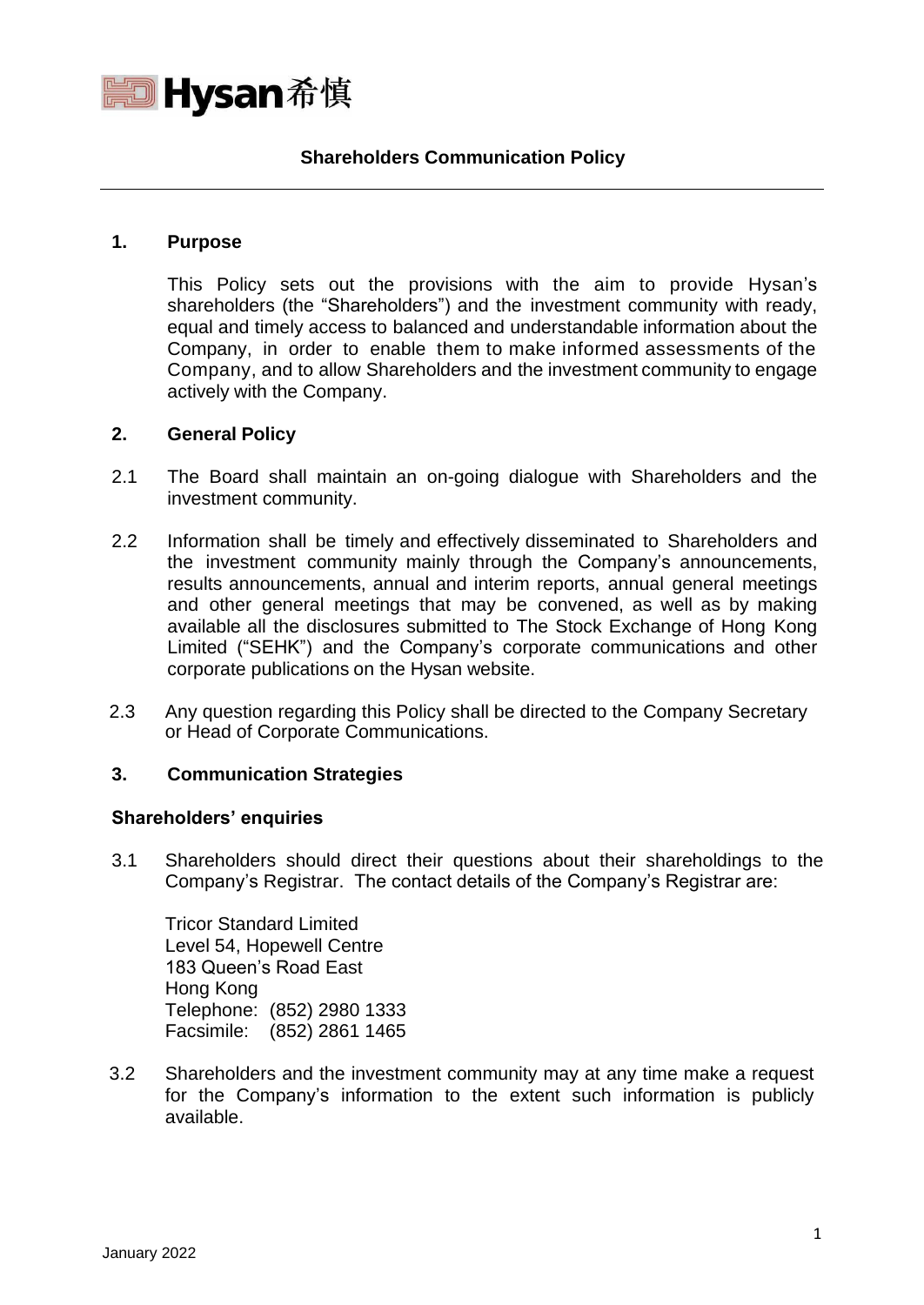

3.3 Shareholders and the investment community who have any query in respect of the Company, and comments and suggestions to Directors or management of the Company are most welcome to contact the Company Secretary by email to [cosec@hysan.com.hk](mailto:cosec@hysan.com.hk) or write to the Company at:

Company Secretary Hysan Development Company Limited 50/F, Lee Garden One 33 Hysan Avenue Hong Kong Telephone: (852) 2895 5777 Facsimile: (852) 2577 5153

3.4 Institutional investors and analysts are encouraged to contact the Investor Relations by email to [investor@hysan.com.hk](mailto:investor@hysan.com.hk) or write to the Company at:

Investor Relations Hysan Development Company Limited 50/F, Lee Garden One 33 Hysan Avenue Hong Kong Telephone: (852) 2895 5777 Facsimile: (852) 2577 5153

### **Shareholders' Visit**

3.5 Shareholders are invited to visit our Lee Gardens area. This provides a good opportunity for Shareholders to meet our management and gain an insight into the Company's long established history, sustainable activities and other business areas.

# **Corporate Communications 1**

- 3.6 Corporate Communications will be provided to Shareholders in plain language and in both English and Chinese versions to facilitate Shareholders' understanding. Shareholders have the right to choose the language (either English or Chinese) or means of receipt of the Corporate Communications (in hard copy or through electronic means).
- 3.7 Shareholders are encouraged to provide, amongst other things, in particular, their email addresses to the Company in order to facilitate timely and effective communications.

<sup>1</sup> "**Corporate Communication**" refers to any document issued or to be issued by Hysan for the information or action of holders of any of Hysan's securities, including, but not limited to, the directors' report and annual accounts together with a copy of the auditor's report, the annual and interim reports, a notice of meeting, a circular and a proxy form.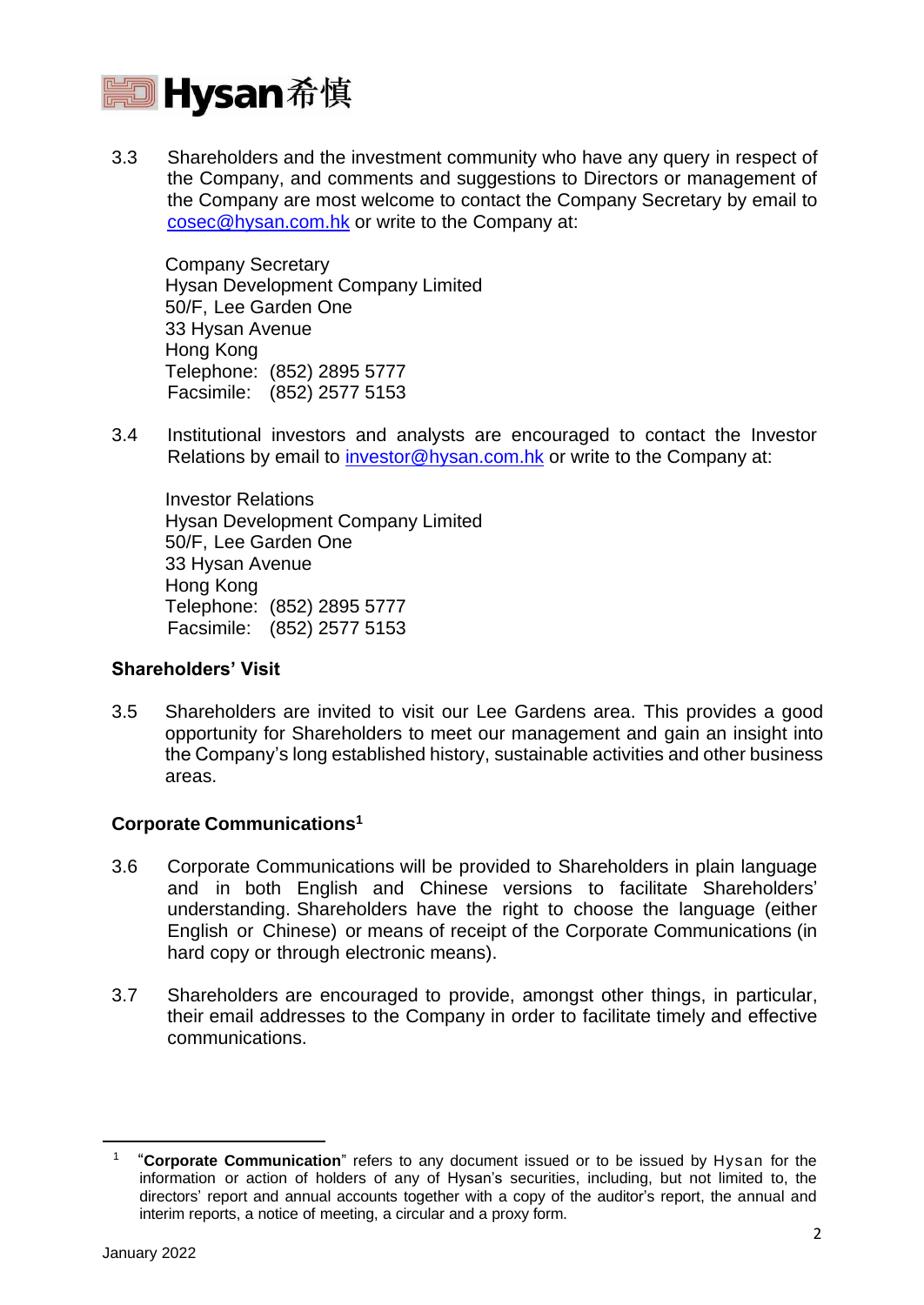

### **Corporate Website**

- 3.8 A dedicated Investors section is available on the Hysan website [www.hysan.com.hk](http://www.hysan.com.hk/) with a wide range of information about the Company and its operations and all Corporate Communications.
- 3.9 There are also separate Governance section and Sustainability section on the Hysan website. The Corporate Governance Report and Sustainability Report and related policies and practices are available and updated on a regular basis.
- 3.10 Information released by the Company to SEHK is also posted on the Hysan website immediately thereafter. Such information includes financial statements, announcements, results announcements, circulars and notices of general meetings and other documents as required by the Listing Rules and any other relevant laws and regulations. The aforesaid shall be maintained on the Hysan website for at least 5 years from the date of publication.
- 3.11 All presentation materials provided in conjunction with the Company's annual general meeting and results announcement each year will be made available on the Hysan website as soon as practicable after their release.
- 3.12 All press releases, newsletters and information relating to the latest developments of the Company will be made available on the Hysan website.

### **Webcasts**

3.13 Webcasts of the Company's interim and annual results briefings are available on the Hysan website.

### **General Meetings**

- 3.14 Shareholders are encouraged to participate in general meetings or to appoint proxies to attend and vote at meetings for and on their behalf if they are unable to attend the meetings.
- 3.15 Appropriate arrangements for the general meetings shall be in place to encourage Shareholders' participation. The Chairman will allow relevant questioning.
- 3.16 The process of the Company's general meetings will be monitored and reviewed on a regular basis, and, if necessary, changes will be made to ensure that Shareholders' needs are best served.
- 3.17 Board members, in particular, either the chairmen of Board committees or their delegates, appropriate management executives and external auditors will attend annual general meetings to answer Shareholders' questions.